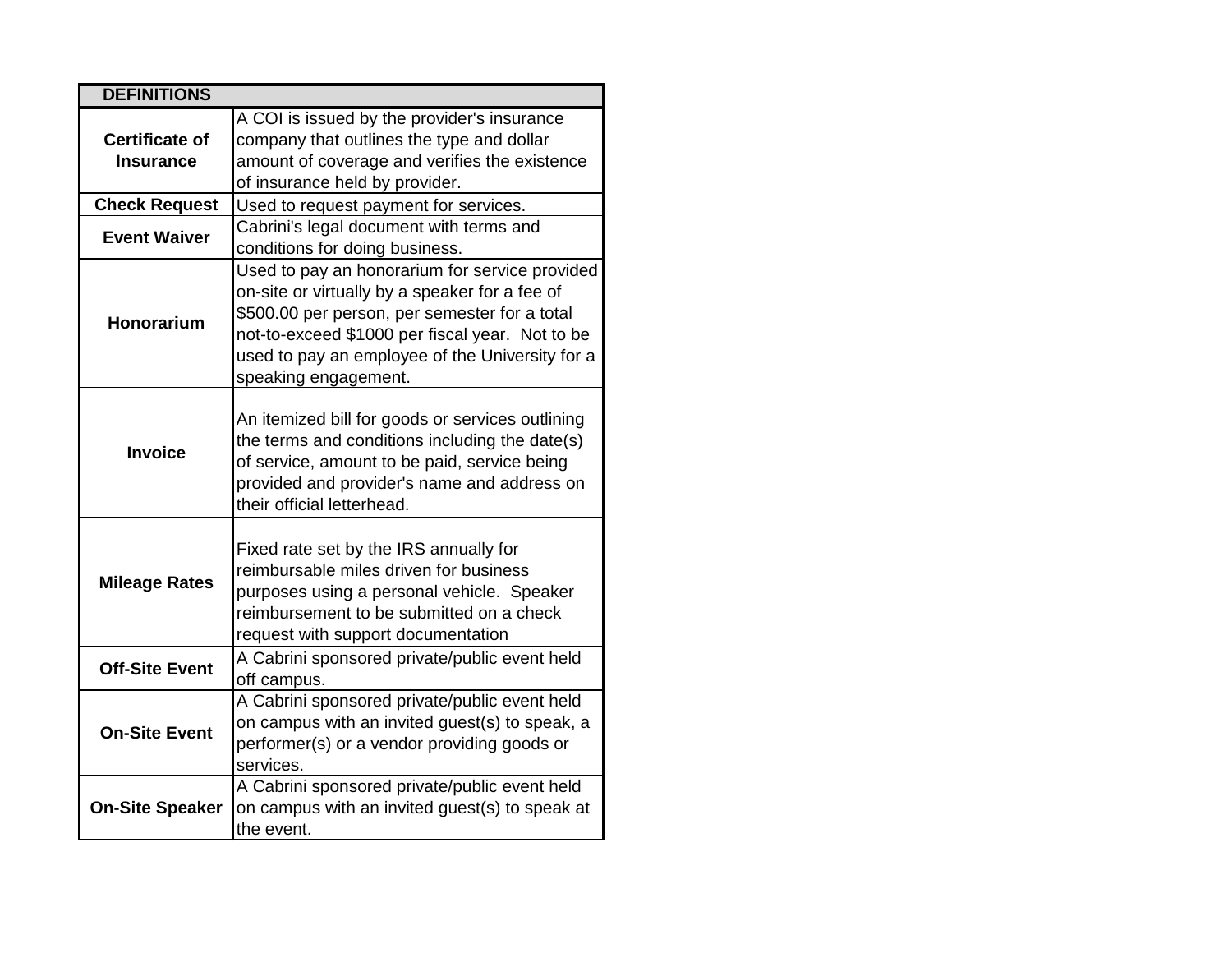| <b>PCARD</b>                           | University issued credit card for business<br>purposes and not to be used to for payment,<br>deposits or prepayment of events or speakers.                                                                                                                                                                                                                                                                                                                                                             |
|----------------------------------------|--------------------------------------------------------------------------------------------------------------------------------------------------------------------------------------------------------------------------------------------------------------------------------------------------------------------------------------------------------------------------------------------------------------------------------------------------------------------------------------------------------|
| <b>Payment Terms</b>                   | Cabrini's legal terms and conditions of the<br>payment schedule (check release) for the<br>purchase of goods or services.                                                                                                                                                                                                                                                                                                                                                                              |
| <b>Prepayment</b><br>(Deposit)         | Payment arrangement due before the start of<br>the service and to be provided on a check<br>request accompanied with an invoice and copy<br>of the contract prior to the payment due date<br>with final approval by the Business Office.                                                                                                                                                                                                                                                               |
| <b>PSA</b>                             | Cabrini's legal document with terms and<br>conditions for doing business.                                                                                                                                                                                                                                                                                                                                                                                                                              |
| <b>Purchase Order</b>                  | Cabrini's legal document used obtain goods or<br>services.                                                                                                                                                                                                                                                                                                                                                                                                                                             |
| <b>Requisition</b>                     | An internal document used to request goods or<br>services for generating a purchase order.                                                                                                                                                                                                                                                                                                                                                                                                             |
| <b>Support</b><br><b>Documentation</b> | Merchant-produced or non-university document<br>that records the relevant details for<br>each item purchased must include all the<br>following: merchant name and address,<br>date of purchase, description of item(s), unit<br>price, quantity, transaction total and<br>Cardholder authorization signature and/or the<br>last four (4) digits of the credit card<br>number. Packing slips, internet shipping<br>confirmations, altered receipts and<br>handwritten documentation are not acceptable. |